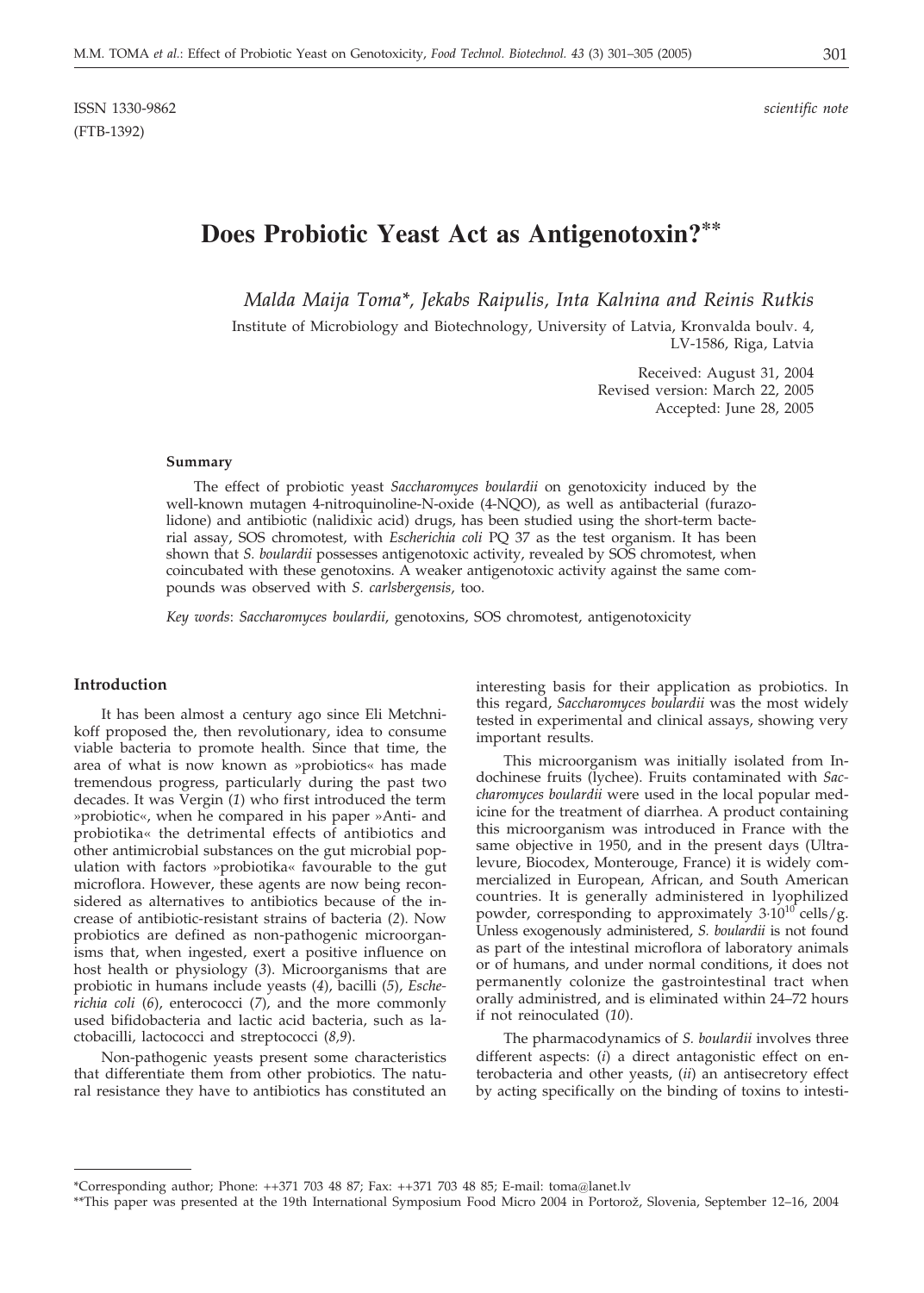nal receptors, and (*iii*) a trophic effect by stimulating enzymatic activities and intestinal defense mechanisms (*11*). Besides, *S. boulardii* can also destroy the receptor site for *Clostridium difficile* toxin A and B by producing protease (*12*), it is thermotolerant and grows at the unusually high temperature of 37 °C. The taxonomy of the genus *Saccharomyces* based on phenotypic and genotypic methods has been revised several times over the years and now, using microsatellite polymorphism typing, allows to discriminate *S. boulardii* from other strains of *S. cerevisiae* (*13*). In contrast to lactic acid and bifidobacteria, *S. boulardii* is naturally resistant to antibiotics (*14*).

Only a few reports have evidenced inhibition of xenobiotics in the gastrointestinal tract by foods containing probiotics. The prevalent hypothesis of antigenotoxicity is related to the binding of mutagens to live cells or their metabolites (*15*). Nevertheless, the molecular basis of these interactions is not yet clear. No information is available about possible antigenotoxicity of *S. boulardii*.

The aim of this paper was to examine the effect of probiotic yeast on the genotoxic activity of 4-nitroquinoline-N-oxide (4-NQO), furazolidone and nalidixic acid. We chose 4-NQO as a well-known mutagen, a direct- -acting agent, which produces strand scission and formation of charge transfer adducts on DNA. The activity of this mutagen on microorganisms has also been demonstrated (*16*). Other substances, furazolidone and nalidixic acid, were chosen as broad spectra antibacterial and antibiotic representatives, respectively.

Genotoxicity and antigenotoxicity evaluations were obtained by SOS chromotest, a standardised short-term assay for detecting DNA-damaging agents. The method is highly sensitive and specific in discriminating between carcinogens and anticarcinogens, and its performance in identifying direct acting genotoxins is proved (*17,18*).

#### **Materials and Methods**

Strains of yeasts *Saccharomyces boulardii* (probiotic yeast), synonym *S. cerevisiae* Hansen CBS 5926, and *S. carlsbergensis* PS-1 (non-probiotic yeast) from Culture Collection of Institute of Microbiology and Biotechnology were used for the study. Cultures were grown overnight in the YEGPB medium, containing glucose 20 g/L, peptone 10 g/L and yeast extract 5 g/L. *S. boulardii* and *S. carlsbergensis* were grown at 37 °C and 30 °C, respectively.

4-NQO, furazolidone and nalidixic acid were purchased from Sigma-Aldrich (Sigma, USA). Stock solutions of 4-NQO and furazolidone (1 mg/mL) were diluted in 50 % dimethyl sulphoxide, stock solution of nalidixic acid (1 mg/mL) in 0.1 M KOH, and aliquots were stored at –20 °C until testing. Working solutions were obtained by suitable dilution in saline. The substrates *o*-nitrophenyl-b-D-galactopyranoside and *p*-nitrophenyl phosphate for colorimetric evaluation of  $\beta$ -galactosidase (BG; E.C. 3.2.1.23) and alkaline phosphatase (AP; E.C. 3.1.3.1) respectively, were purchased from Sigma-Aldrich (Germany, Taufkirchen). Cultures of yeasts were grown overnight and harvested by centrifugation  $(6000 \times g$  for 15 min), then washed and resuspended in

physiological saline until 10<sup>6</sup>–10<sup>7</sup> cells/mL were obtained. Genotoxins were added at final concentrations: 4-NQO 0.01 mM, nalidixic acid 0.1 mM, and furazolidone 0.05 mM, respectively, and coincubation was carried out at 37 °C for 150 min with shaking. After coincubation the residual genotoxic activity was determinated in supernatants (obtained after centrifugation at  $6000 \times g$  for 15 min). In the coincubation experiments the absorbance of cell suspensions at 570 nm was close to 1.00. Genotoxins were also incubated with cell-free culture media from stationary growth phase. Experiments were also done with heat-treated yeast cells killed by immersing test tubes in a water bath at 100 °C for 15 min.

Genotoxicity assays of 4-NQO, furazolidone and nalidixic acid were carried out after cell coincubation, using SOS chromotest. This test was based on the use of genetically modified *Escherichia coli* PQ37, in wich the *lacZ* is under the control of the *sfiA* gene (*17*). Briefly, the test consisted of colorimetric assays of enzymatic activities after incubation of the test strain PQ37 (exponential phase) in the presence of the tested compounds. After two hours of incubation at 37  $\degree$ C with shaking, the mixtures were divided into two series, one for BG activity measurement (induction assay) and the other for AP (control of protein synthesis). The colorimetric assay for BG and AP was performed according to Quillardet *et al.* (*19*). The activity was calculated in arbitrary enzyme activity units:  $A_{420nm}$ 1000/*t* ( $A_{420nm}$ =absorbance at 420 nm; *t*=substrate conversion time in minutes). The absorbance at 420 nm was measured using spectrophotometer model Specol 11. The induction factor of *sfi*A::*lac*Z expression was taken to be the ratio of BG activity and AP activity at the respective concentration of the test compound, divided by its control value (in the absence of genotoxins). In this study experiments were performed without metabolic activation. The experiments were repeated five times and determinations were done in triplicate. All results are presented as mean values with the standard error (±SE) calculated with 95 % confidence.

To determine whether certain genotoxin had fluorescent activity, we used ordinary principle that maximum of absorbance spectrum coincided with maximum of fluorescence excitation spectrum for each genotoxin. Absorbance spectrum was recorded with Shimadzu UV-Visible recording spectrophotometer UV-260. Fluorescence spectra were recorded with Jobin Yvon fluorescence spectrophotometer JY3 CS. Intensity of fluorescence was measured during incubation period in cell suspensions after the detection of maximum of excitation and emission spectra for each genotoxin.

#### **Results and Discussion**

The genotoxic activity of nalidixic acid was investigated using the *E. coli* PQ37 genotoxicity assay. The results are shown in Fig. 1. It was detected that nalidixic acid produced a marked and progressive increase in the activity of BG and the induction factor, without a remarkable inhibitory effect on constitutive activity of AP. The genotoxicity of 4-NQO is well known, and this mutagen is widely used as a reference genotoxin for positive control in SOS chromotest (*20*). The genotoxic property of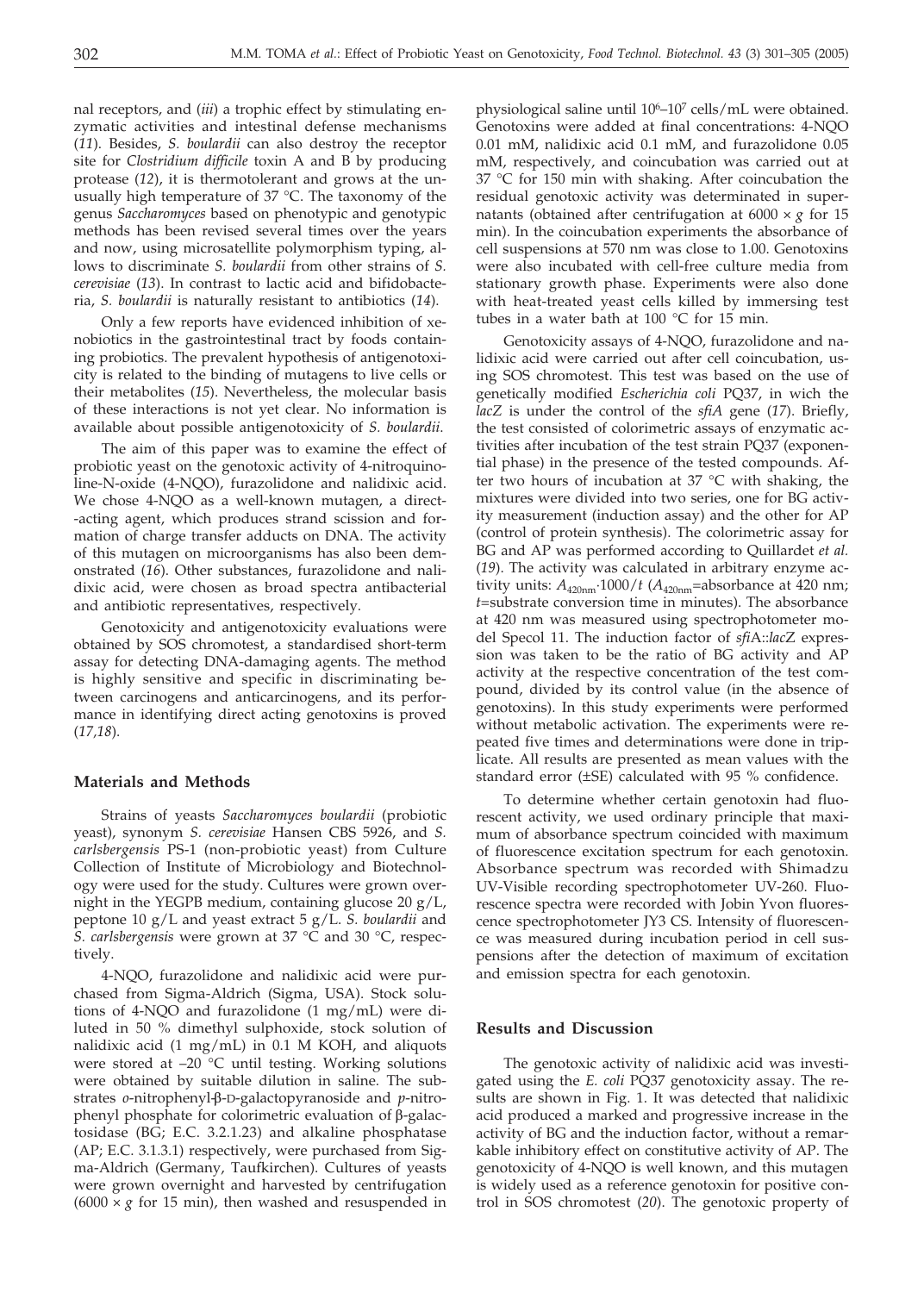

**Fig. 1.** Dose response in the SOS chromotest for nalidixic acid: dependence of the induction factor (IF) and the activities of enzymes  $\beta$ -galactosidase (BG) and alkaline phosphatase (AP) on nalidixic acid concentration

furazolidone and its dose response were demonstrated in our previous work (*21*).

Inhibition of SOS induction factor was used to assay antigenotoxic effect of *S. boulardii* against 4-NQO, furazolidone and nalidixic acid. Results were expressed as percentage of remaining genotoxic activity relative to the positive control for each compound (Fig. 2). These data showed that remaining genotoxic activity after coincubation with *S. boulardii* was the lowest for 4-NQO. For the other two genotoxins the effect was less pronounced. The antigenotoxic activity of *S. boulardii* did not depend on the mode of overnight cultivation (aerated *versus* non- -aerated). It was also important to investigate antigenotoxic activity of supernatant of live or killed cells (heat treated) and cell-free culture media after coincubation with genotoxins 4-NQO, furazolidone and nalidixic acid. Fig. 3A shows that, in general, the supernatant of live yeast cells is more efficient against the genotoxins studied. As shown, yeast cells exhibited different levels of antigenotoxicity against three genotoxins. It is also evident that cell-free spent media possess some antigenotoxicity. The observation that activity of genotoxins was inhibited, even to a minor extent, by cell-free culture media obtained by centrifugation from stationary phase yeast cultures indicates that some metabolites could also have a role in the described phenomenon. Antimutagenic activity of acetic, butyric, lactic, and pyruvic acids



**Fig. 2.** Genotoxicity of some mutagens remaining after coincubation with *S. boulardii* (empty bars – aerated culture, grey bars – non-aerated culture). 100 % of genotoxicity – induction factors of compounds determined without coincubation

against some mutagens and promutagens, including 4-NQO, had been thoroughly studied previously (*22*).

Similar experiments were also done with *S. carlsbergensis* to find out whether this property is common for the *Saccharomyces* genera. Results suggested (Fig. 3B) that *S. carlsbergensis* also possesses antigenotoxic properties, but in a minor extent. In both cases higher antigenotoxicity was observed after coincubation with live yeast cells in comparison with cell-free spent media. In general, supernatants from the live cells always showed significantly higher activity against the genotoxins studied.

To determine whether changes in genotoxicity during coincubation were caused by changes in chemical structure of genotoxins or by other mechanisms, such as genotoxin accumulation in cellular compartments, fluorimetrical analysis was applied. We presumed that if genotoxins are fluorescent, then changes of their molecular structure would induce changes in fluorescence. All three genotoxins showed fluorescent activity, with following excitation and emission maximum spectra  $(\lambda_{ex})$ and  $\lambda_{em}$ ): 4-NQO 365 and 435 nm, furazolidone 362 and 442 nm, and nalidixic acid 315 and 360 nm.

Addition of 4-NQO and furazolidone to cell suspensions did not cause modification of fluorescence. This could be explained by the fact that concentrations of these genotoxins in the coincubation medium were not enough by far to detect such an increase. That is a reason why this approach was not applicable in this case.



**Fig. 3.** Antigenotoxicity against 4-NQO, furazolidone and nalidixic acid of supernatant of live cells (empty bars), killed cells (black bars) and cell-free culture media from stationary growth phase (grey bars) of *Saccharomyces* (**A –** *S. boulardii,* **B** – *S. carlsbergensis*) cultures. Relative % inhibition was calculated from residual activity evaluated on yeasts in relation to that of genotoxins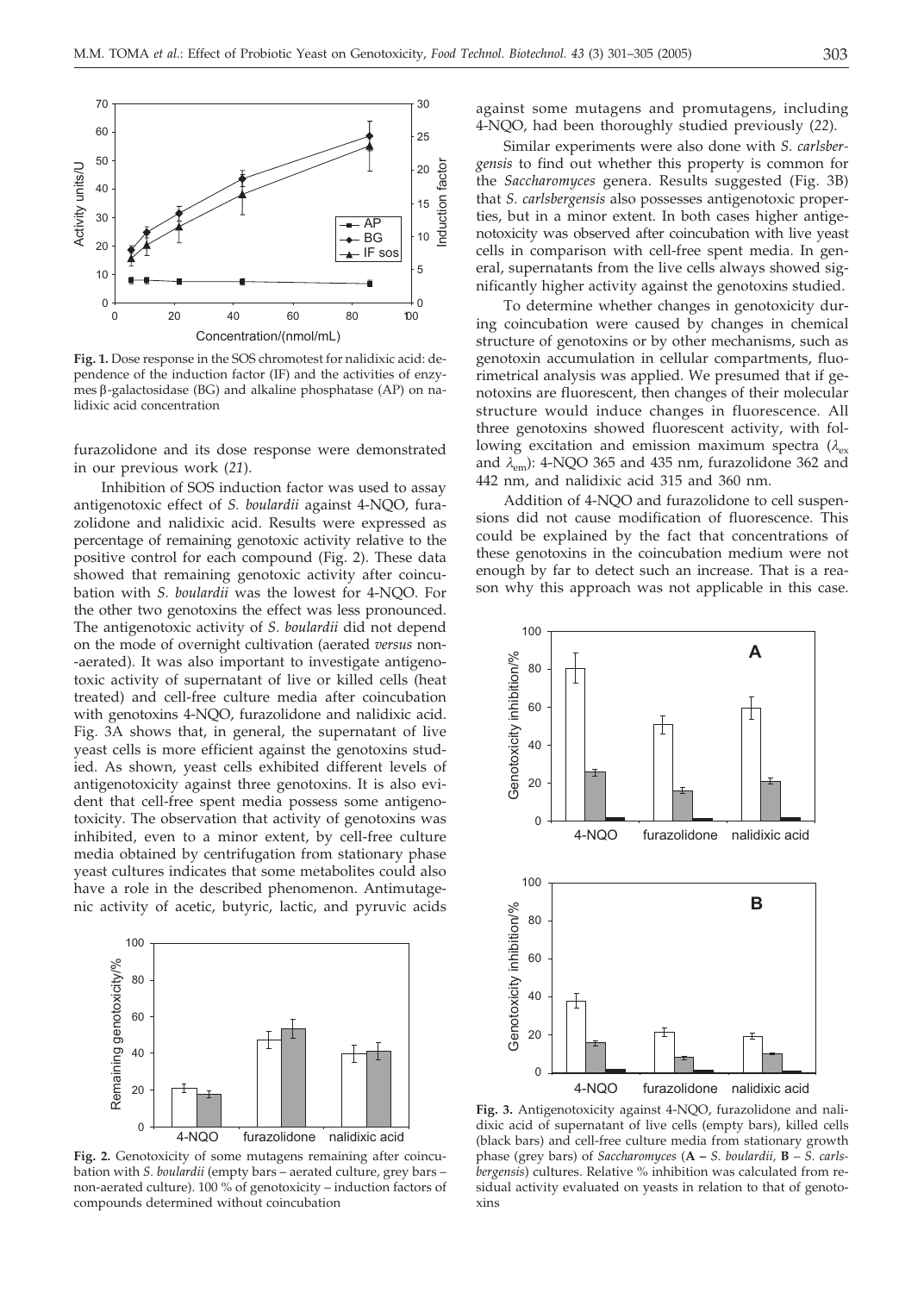Yet, the fact that 4-NQO and furazolidone showed fluorescent activity provides a chance to use this method in other applications. Nalidixic acid, after its addition to yeast cell suspensions, rapidly modified fluorescence at  $\lambda_{\text{ex}}$ =315 nm and  $\lambda_{\text{em}}$ =360 nm more than five times, hence it was possible to use fluorescent approach to monitor nalidixic acid during coincubation period. In *S. boulardii* culture after two hours of coincubation fluorescence intensity decreased for more than (16±1.0) %. On the contrary, in *S. carlsbergensis* fluorescence decrease was negligible, less than  $(4\pm0.3)$  %. The fluorescence data were in line with SOS chromotest, confirming that antigenotoxicity of *S. carlsbergensis* was much lower. Modification of fluorescence presumably shows changes of chemical structure of nalidixic acid during coincubation, but the fluorescent approach needs further investigations.

Antimutagenic and anticarcinogenic features of other probiotic microorganisms, especially bacteria, are well known, and it has been shown that some species of *Lactobacillus* and bifidobacteria *in vitro* can inactivate various mutagens, including 4-NQO (*23*). We conclude that also the probiotic yeast *S. boulardii* possesses a strong antigenotoxic activity against 4-NQO and furazolidone, revealed by the SOS chromotest, as well as against nalidixic acid, as demonstrated both by SOS chromotest and fluorometry. Unexpectedly, at the same time, the non- -probiotic representative of the same genera, *S. carlsbergensis*, possesses detectable, although much weaker, antigenotoxic properties. Our experimental results about the inherent *S. boulardii* antigenotoxicity seem to give additional credit to this functional property of probiotic yeast. Antigenotoxicity together with resistance to temperature and acidic stresses (*24)* and antibiotics (*14*) makes it especially promising among other probiotics.

In conclusion, we hypothesize that *S. boulardii* could be implicated in the conversion of different genotoxic compounds to unreactive products also *in vivo* in such a complicated microecosystem as the intestinal tract of humans.

#### *Acknowledgements*

This work was supported by research Grants No. 04. 1101 and No. 04.1102 from the Latvian Council of Science.

## **References**

- *1.* F. Vergin, Anti- and probiotika, *Hippokrates, 25* (1954) 16– 119.
- *2.* A.L. D'Souza, C. Rajkumar, J. Cooke, C.J. Bulpitt, Probiotics in prevention of antibiotic associated diarrhea: Meta- -analysis, *Br. Med. J. 324* (2002) 1361–1364.
- *3.* R. Fuller, Probiotics in man and animals, *J. Appl. Bacteriol. 66* (1989) 365–368.
- *4.* P. Periti, F. Tonelli, Preclinical and clinical pharmacology of biotherapeutic agents: *Saccharomyces boulardii*, *J. Chemother. 13* (2001) 473–493.
- *5.* I.V. Pinchuk, P. Bressollier, B. Vernuil, *In vitro* anti-*Helicobacter pylori* activity of the probiotic strain *Bacillus subtilis* 3 is due to secretion of antibiotics, *Antimicrob. Agents Chemother. 45* (2001) 3156–3161.
- *6.* T. Midtvedt: Stellung von *Escherichia coli* in der Darmökologie: Bestandteil der Mukosabarriere, *S*y*mposiumsband zum 3. Interdisc. Symposium Darmflora in Symbiose und Pathogenität,* Ansbach (1997) pp. 15–20.
- *7.* B. Lund, C. Edlund, Probiotic *Enterococcus faecium* strain is a possible recipient of the *van*A gene cluster, *Clin. Infect. Dis. 32* (2001) 1384–1385.
- *8.* E. Isolauri, P.V. Kirjavainen, S.Salminen, Probiotics: A role in the treatment of intestinal infection and inflammation, *Gut, 50* (2002) 54–59.
- *9.* S. Salminen, M.A. Deighton, Y. Benno, S.L. Gorbach: Lactic Acid Bacteria in Health and Disease. In: *Lactic Acid Bacteria – Microbiology and Functional Aspects,* S. Salminen, A. von Wright (Eds.), Marcel Dekker, Inc., New York (1998) pp. 211–255.
- *10.* S.W. Martin, A.C. Heartherington, G.W. Elmer: Pharmacokinetics of Biotherapeutic Agents. In: *Biotherapeutic Agents and Infection Diseases,* G.W. Elmer, L. McFarland, C. Surawec (Eds.), Humana Press Inc., Totowa, New York (1999) pp. 7–84.
- *11.* Y. Vandenplas, Bacteria and yeasts in the treatment of acute and chronic infectious diarrhea, *Clin. Microbiol. Infect. 5* (1999) 389–395.
- *12.* I. Castagliuolo, M.F. Riegler, L. Valenick, J.T. LaMont, C. Pothoulakis, *Sacharomyces boulardii* protease inhibits the effects of *Clostridium difficile* toxin A and B effects in human colonic mucosa, *Infect. Immun. 67* (1999) 302–307.
- *13.* C. Hennequin, A. Thierry, G.F. Richard, G. Leontrine, H.V. Nguyen, C. Gaillardin, B. Dujon, Microsatellite typing as a new tool for identification of *Saccharomyces cerevisiae* strains, *J. Clin. Microbiol. 39* (2001) 551–559.
- *14.* E. Bergogne-Bérézin, Impact écologique de l´antibiothérapie. Place des microorganismes de substitution dans le controle des diarrhées et colites associées aux antibiotiques, *Presse Méd. 24* (1995) 145–156.
- *15.* K. Orrhage, E. Sillerstrom, J.A. Gustafsson, C.E. Nord, J. Rafter, Binding of mutagenic heterocyclic amines by intestinal and lactic bacteria, *Mutat. Res. 311* (1994) 239–248.
- *16.* P.P. Nair, K.E. Davis, S. Sahmi, A. Lagerholm, The induction of SOS function in *Escherichia coli* K-12/PQ37 by 4-nitroquinoline-oxide (4-NQO) and fecapentaenes-12 and -14 is bile salt sensitive: Implications for colon carcinogenesis, *Mutat. Res. 447* (2000) 179–185.
- *17.* P. Quillardet, M. Hofnung, The SOS chromotest, a colorimetric bacterial assay for genotoxins: Procedures, *Mutat. Res. 147* (1985) 235–279.
- *18.* V. Mersh-Sundermann, U. Shneider, G. Klopman, H.S. Rosenkranz, SOS induction in *Escherichia coli* and *Salmonella* mutagenicity: A comparison using 330 compounds, *Mutagenesis, 9* (1994) 205–224.
- *19.* P. Quillardet, C.D. Bellecombe, M. Hofnung, The SOS chromotest, a colorimetric bacterial assay for genotoxins: Validation study with 83 compounds, *Mutat. Res. 147* (1985) 79–85.
- *20.* G. Caldini, F. Trotta, G. Cenci, Inhibition of 4-nitroquinoline-1-oxide genotoxicity by *Bacillus* strains, *Res. Microbiol. 153* (2002) 165–171.
- *21.* J. Raipulis, M.M. Toma, P. Semjonova, The effect of probiotics on the genotoxicity of furazolidone, *Int. J. Food. Microbiol.* (in press).
- *22.* W.V. Lankaputhra, N.P. Shah, Antimutagenic properties of probiotic bacteria and of organic acids, *Mutat. Res. 397* (1998) 169–182.
- *23.* G. Cenci, J. Rossi, F. Trotta, G. Caldini, Lactic acid bacteria isolated from dairy products inhibit genotoxic effect of 4 nitroquinoline-1-oxide in SOS chromotest, *Syst. Appl. Microbiol. 25* (2002) 483–490.
- *24.* J.L. Fietto, R.S. Araujo, F.N. Valadao, L.G. Fietto, R.L. Brandao, M.J. Neves, F.C. Gomes, J.R. Nicoli, I.M. Kastro, Molecular and physiological comparisons between *Saccharomyces cerevisiae* and *Saccharomyces boulardi*, *Can. J. Microbiol. 50* (2004) 615–621.